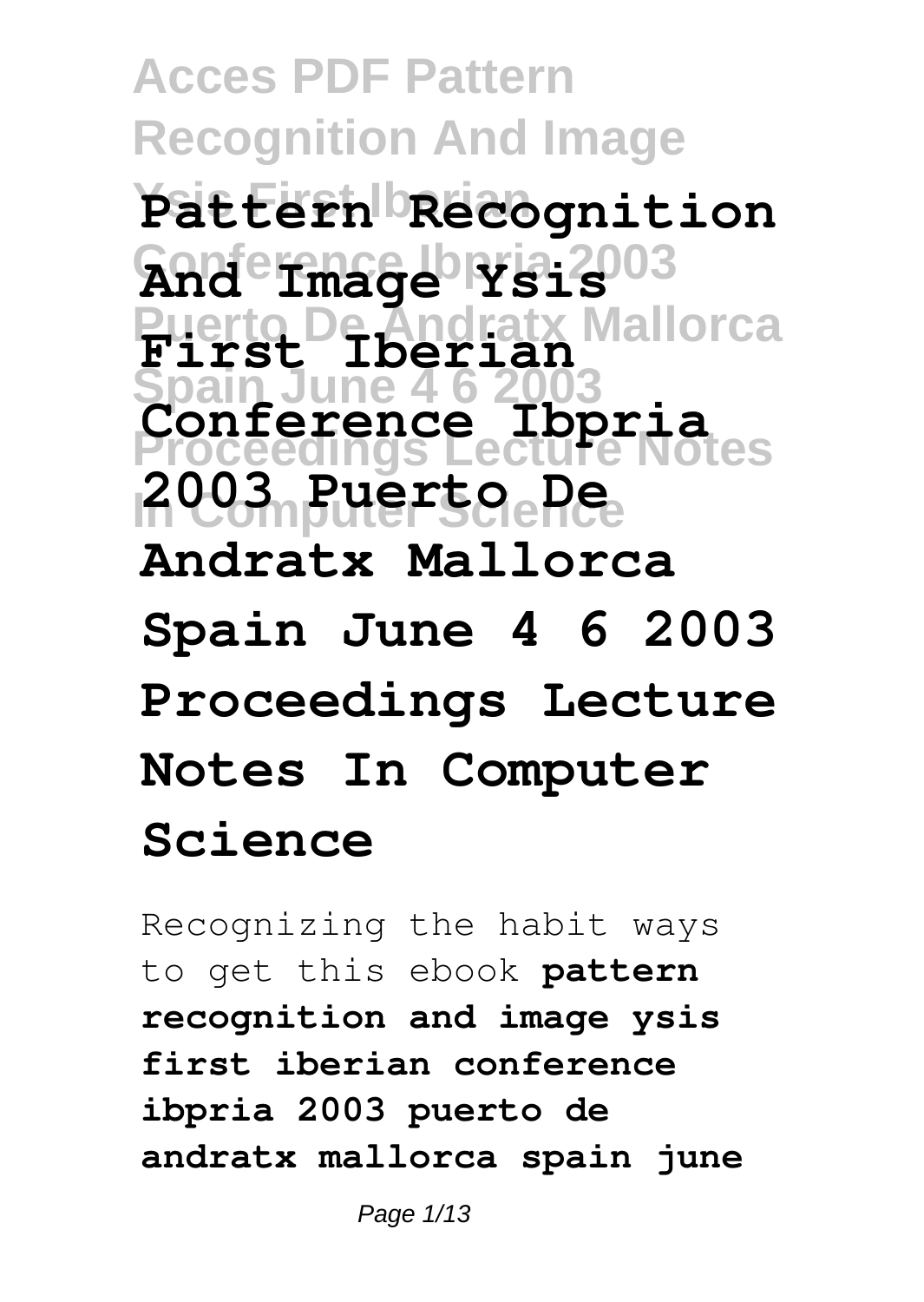**Ysis First Iberian 4 6 2003 proceedings lecture notes in computer science** is have remained in right<sup>a</sup> site a to start getting this info. **Proceedings Lecture Notes** acquire the pattern **In Computer Science** first iberian conference additionally useful. You recognition and image ysis ibpria 2003 puerto de andratx mallorca spain june 4 6 2003 proceedings lecture notes in computer science colleague that we provide here and check out the link.

You could purchase lead pattern recognition and image ysis first iberian conference ibpria 2003 puerto de andratx mallorca spain june 4 6 2003 proceedings lecture notes in Page 2/13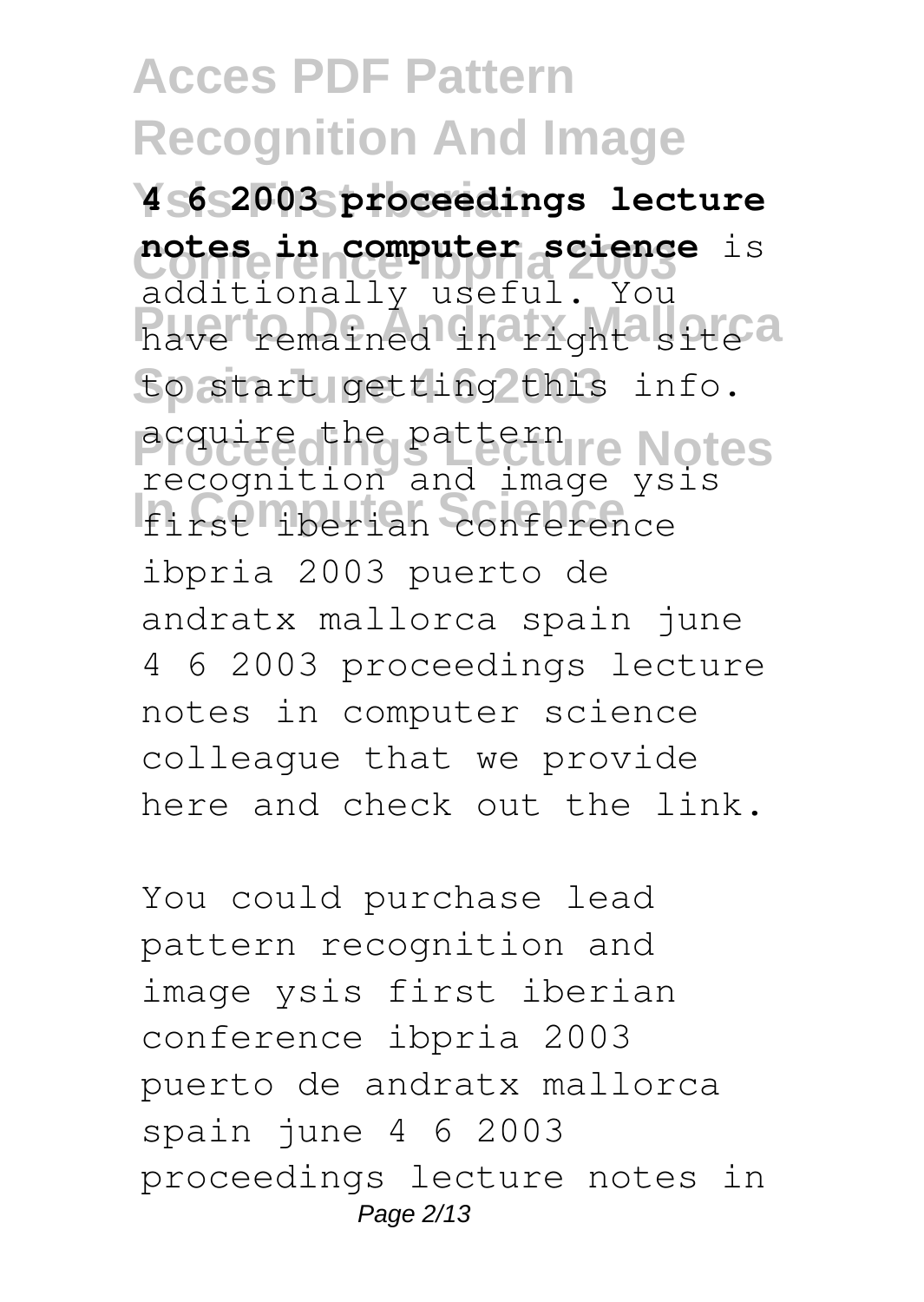computer science or acquire it as soon as feasible. You pattern recognition and **OCCA** image ysis first lberian conference ibpria 2003 Notes **In Computer Spain** June 4 6 2003 CC could speedily download this puerto de andratx mallorca proceedings lecture notes in computer science after getting deal. So, bearing in mind you require the ebook swiftly, you can straight acquire it. It's so categorically easy and in view of that fats, isn't it? You have to favor to in this reveal

*Pattern Recognition And Image Ysis* are fields of computer Page 3/13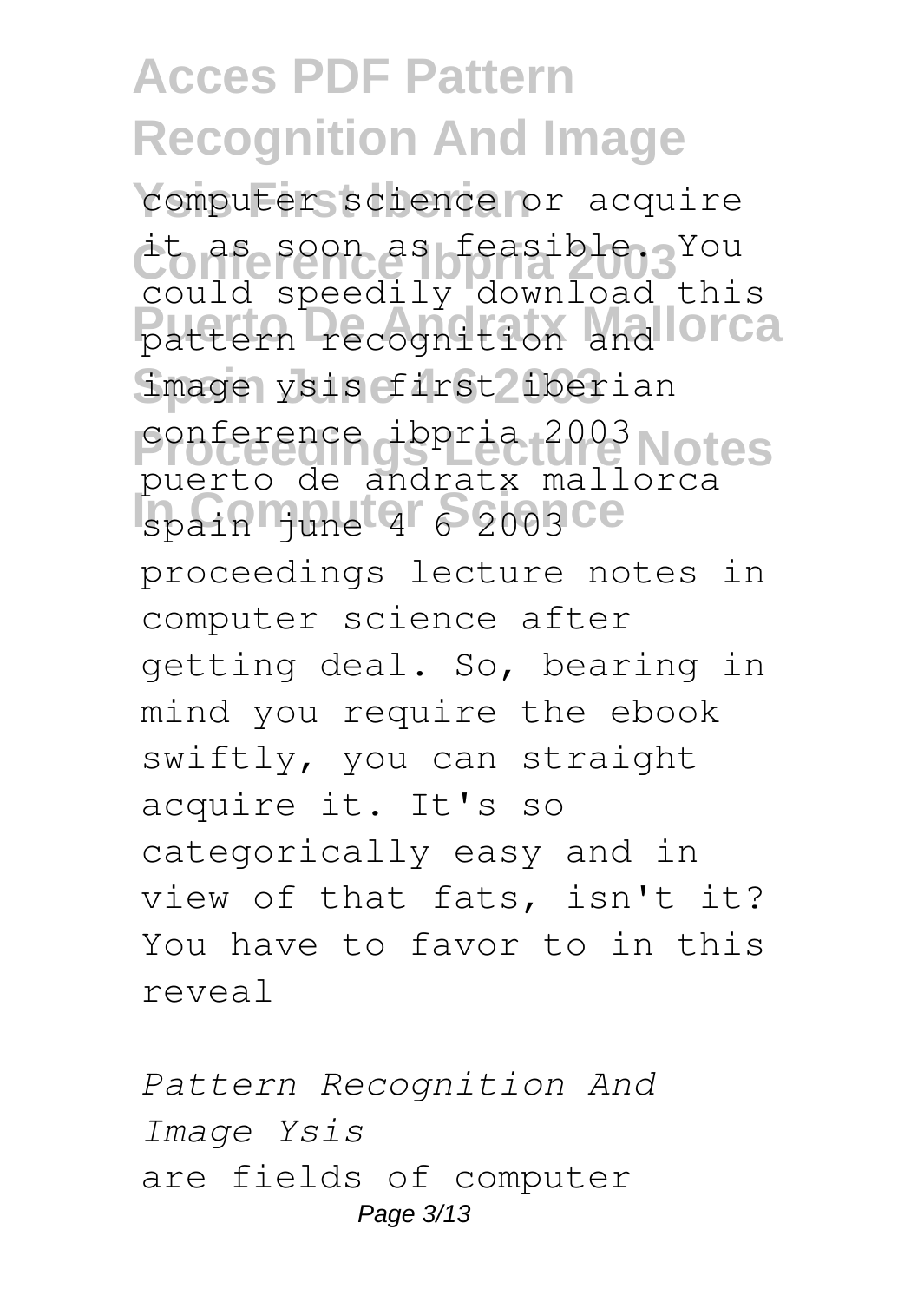science that deal with classification of data,3 and understanding. They **lorca Spain June 4 6 2003** build important components Pfothe new artificial Notes **In Computer Science** ... image processing, analysis intelligence era and have

*Pattern Recognition and Image Analysis* Global Industry Trends, Share, Size, Growth, Opportunity and Forecast 2021-2026" report has been added to ResearchAndMarkets.com's offering. The global iris recognition market exhibited strong growth ...

*Global Iris Recognition* Page 4/13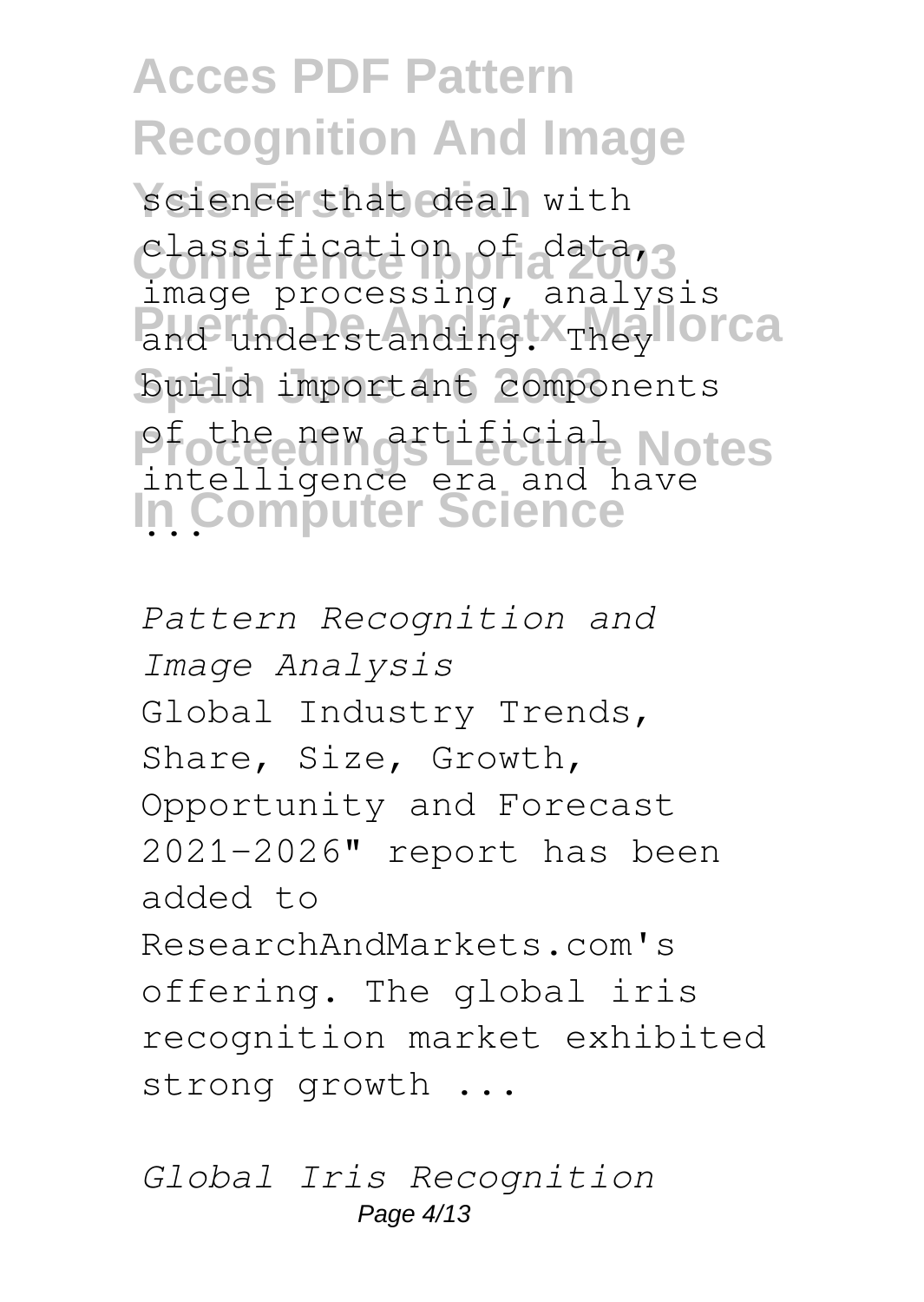**Ysis First Iberian** *Market (2021 to 2026) -* Industry Trends, Share, **Puerto De Andratx Mallorca** *and Forecasts* Leading global smartphone brand OPPO recently tookotes **In the premiser and** *Size, Growth, Opportunity* part in the premier annual Computer Vision and Pattern Recognition Conference (CVPR) 2021. During the conference, OPPO's achiev ...

*Global smartphone brand's achievements in AI recognized at the Computer Vision and Pattern Recognition Conference 2021* Global Industry Trends, Share, Size, Growth, Opportunity and Forecast Page 5/13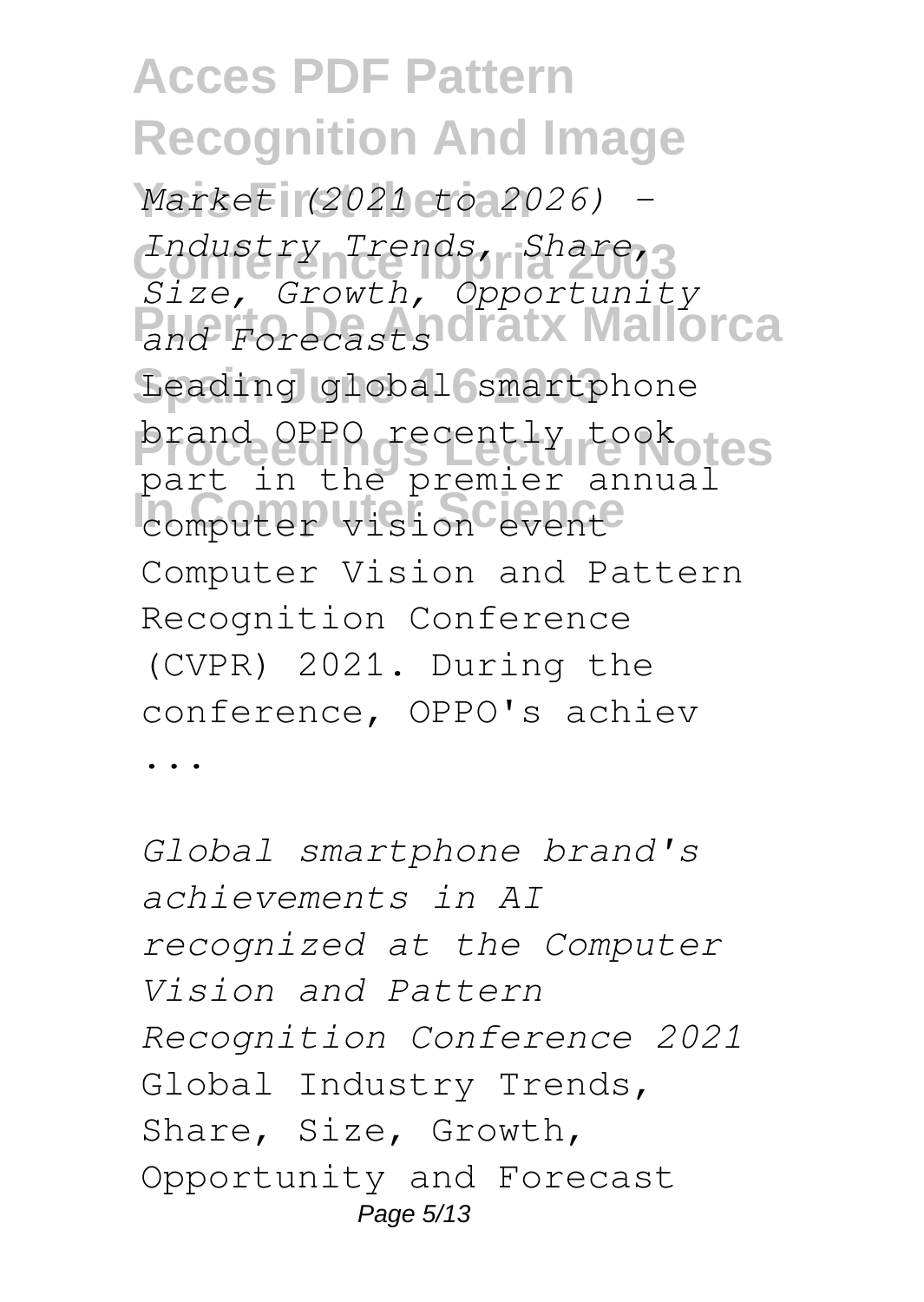**Ysis First Iberian** 2021-2026" report has been added tence Ibpria 2003 **Puerto De Andreis Marshall** is can be considered to be a set of the set of the set of the set of the set of the set of the set of the set of the set of the set of the set of the set of the set of the set of the set of the **Spain June 4 6 2003** recognition market exhibited **Proceedings Lecture Notes** ResearchAndMarkets.com's

**In Computer Science** *Worldwide Iris Recognition Industry to 2026 - Featuring BioEnable, Irish ID and Gemalto Cogent Among Others* The global iris recognition market exhibited strong growth during 2015-2020. Looking forward, the publisher expects the global iris recognition market to grow at a CAGR of 23% during 2021-2026.

*Insights on the Iris Recognition Global Market to* Page 6/13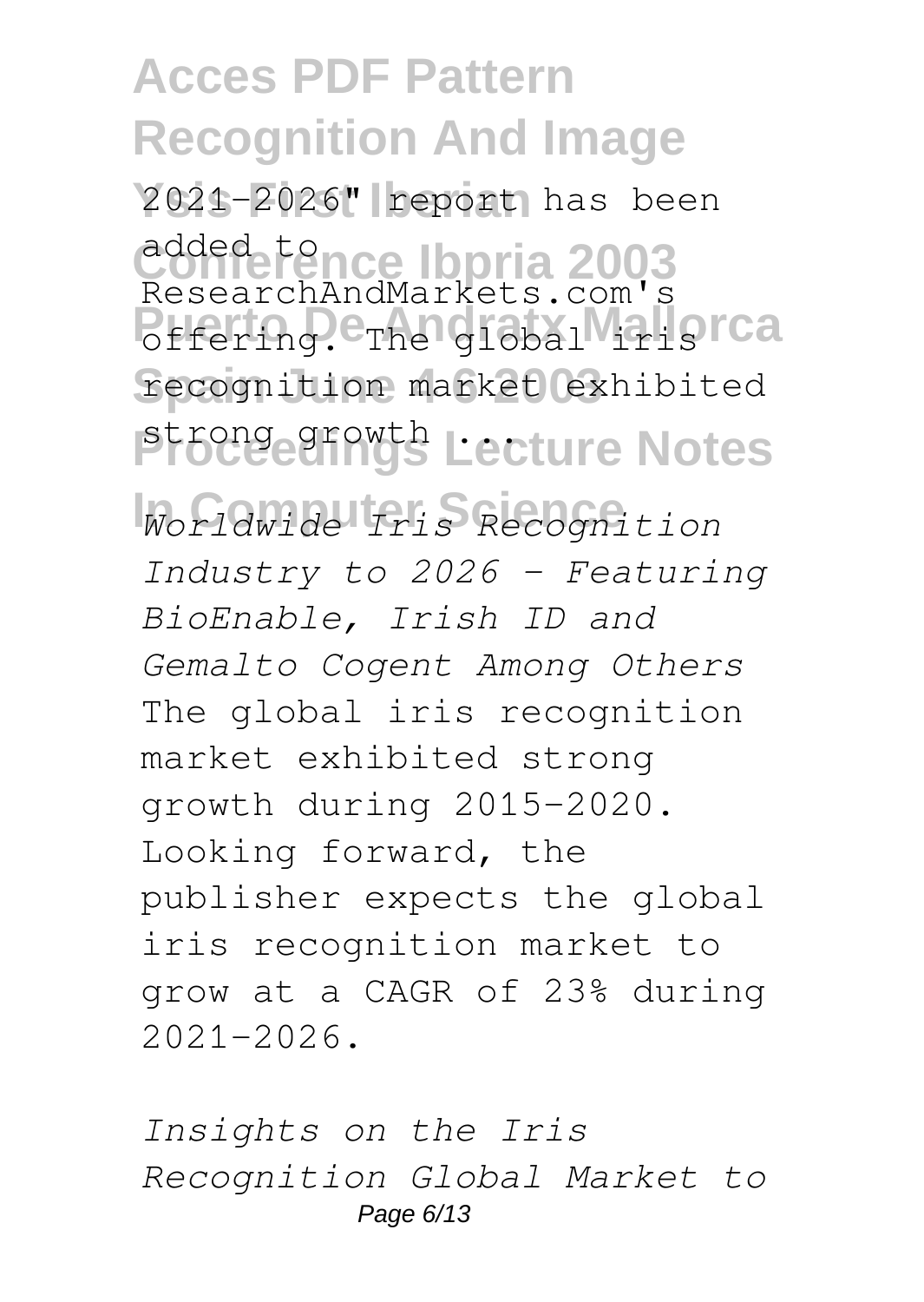**Ysis First Iberian** *2026 - by Component, Product* **Conference Ibpria 2003** *Integration, End-user and* **Puerto De Andratx Mallorca** *ResearchAndMarkets.com* OPPO recently took part in the premier annual computer **In Computer Science** and Pattern Recognition *Region*  vision event Computer Vision Conference (CVPR) 2021.During the conference, OPPO's achievements in AI were recognized with ...

*OPPO shines at Computer Vision and Pattern Recognition Conference* Examples include predictive analytics, pattern recognition, log analysis and threat detection, performance enhancement (load-time, image Page 7/13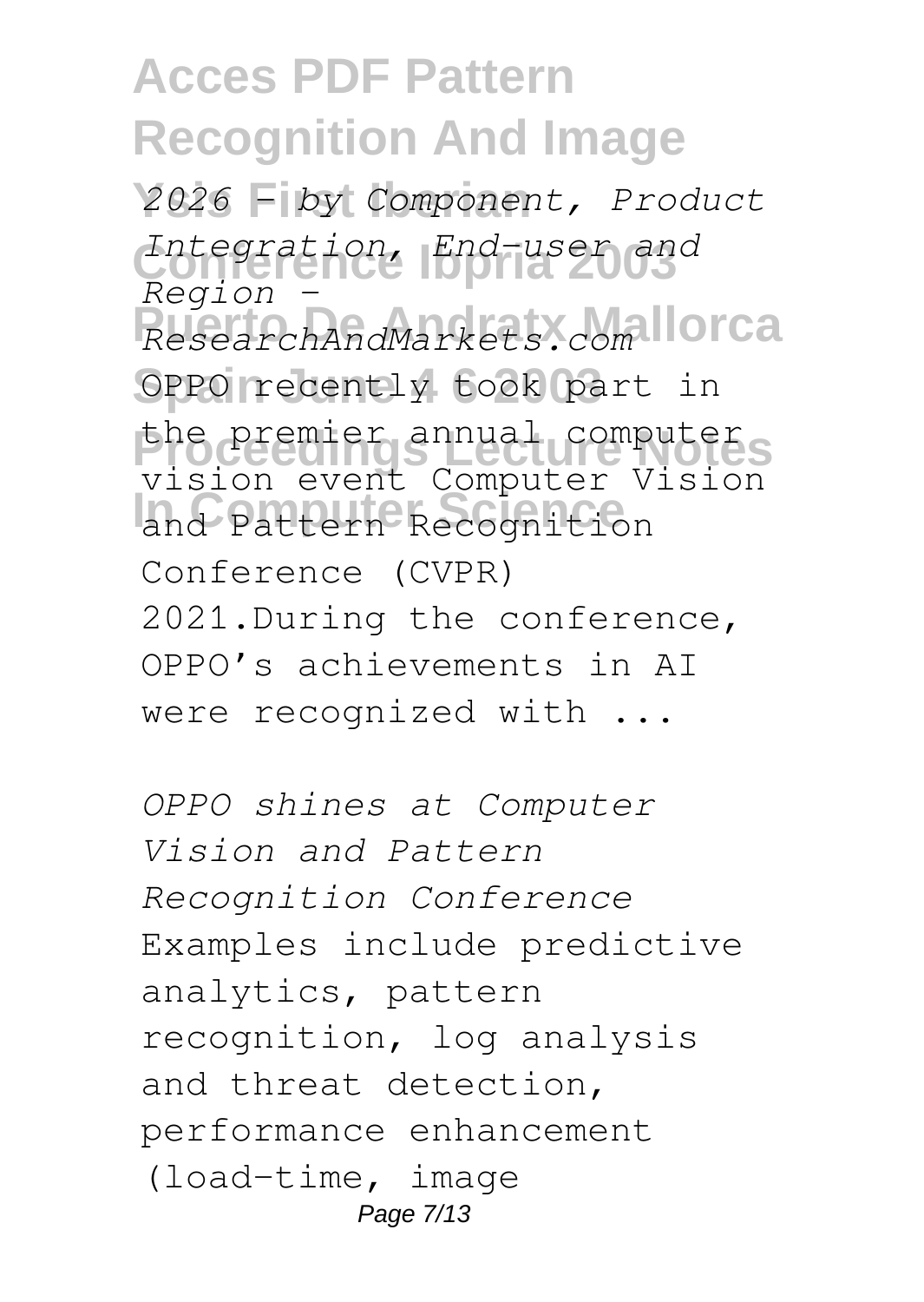processing, crendering etc.), **Conference Ibpria 2003** operational monitoring etc. **Puerto De Andratx Mallorca**  $\overline{O}$ ur

**Spain June 4 6 2003** *Data Hunters Presents An* **Proceedings Lecture Notes** *Interview with Advaiya CEO,* **In Computer Science** At this week's Conference on *Manish Godha* Computer Vision and Pattern Recognition, a team from ... the system can produce an image of a figure doing a sit up. The mat is trained on synchronized tactile ...

*'Magic' carpet from MIT can tell what you're doing on it* His research focus is on machine learning and pattern recognition in the domains of Document Image Analysis and Biometrics. Dr. Page 8/13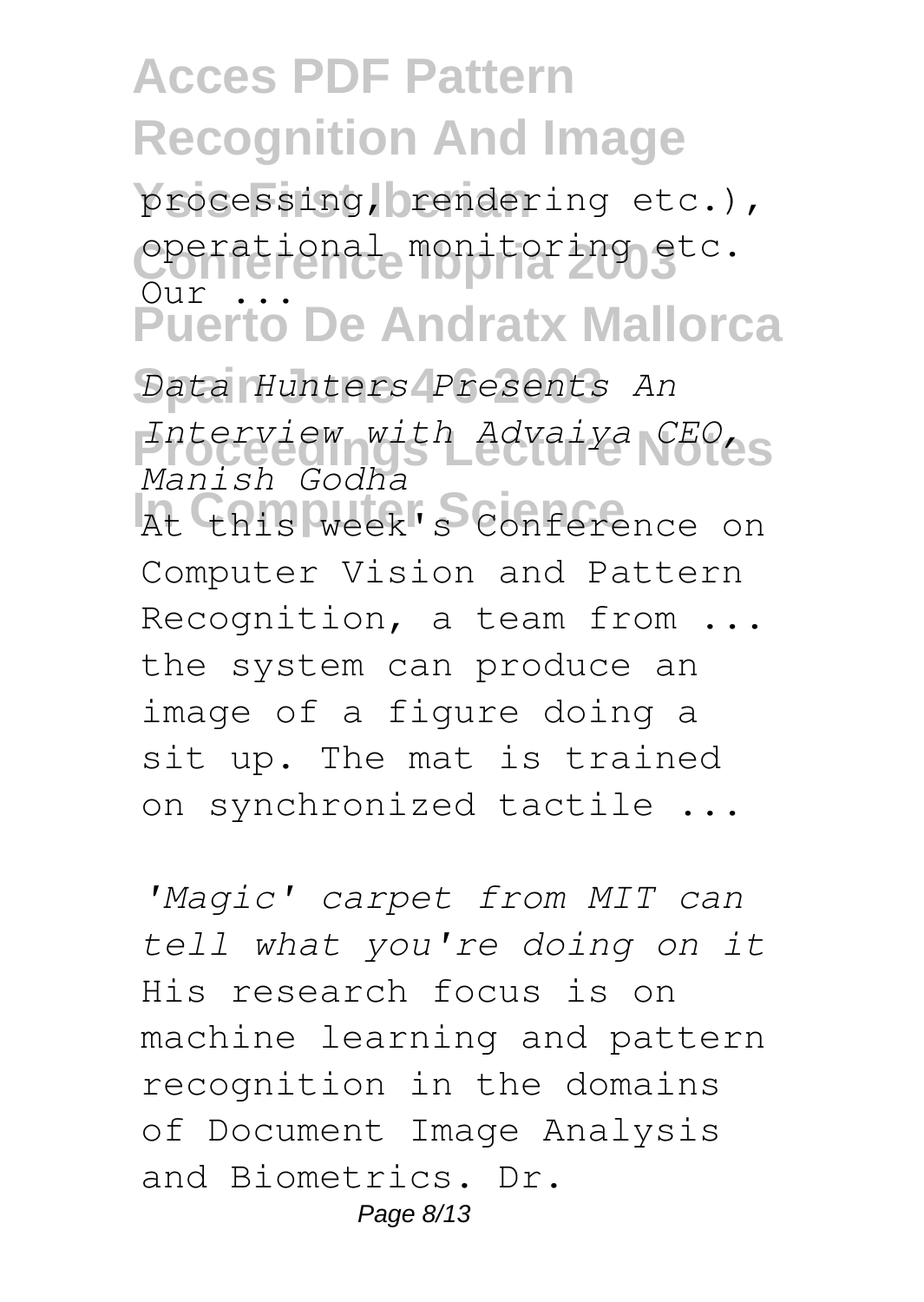**Ysis First Iberian** Govindaraju has co-authored about 400 refereed 2003 **Puerto De Andratx Mallorca** scientific papers. His ...

**Spain June 4 6 2003** *Venu Govindaraju* But first a purely visually<sub>S</sub> **In Computer Science** University of Washington appealing project from the being presented at the Conference on Computer Vision and Pattern Recognition. They trained a system that recognizes ...

*Deep Science: Keeping AI honest in medicine, climate science and vision* Since its first introduction for face recognition, 3D sensing has become a highly valued ... Traditionally, flood illuminators and dot Page 9/13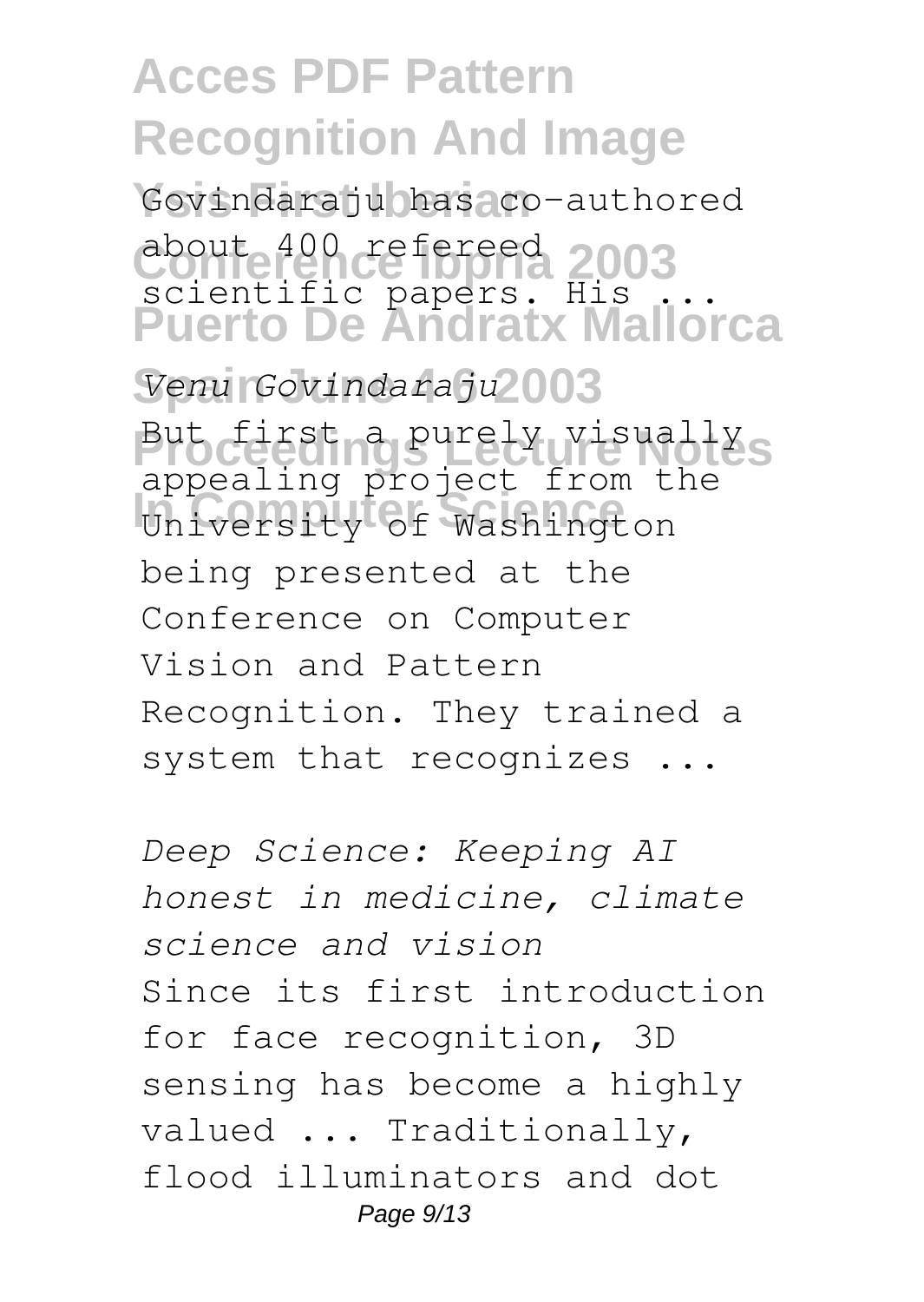**Ysis First Iberian** pattern illuminators require separate modules with a3 **Puerto De Andratx Mallorca** different ...

**Spain June 4 6 2003** *NIL Technology Introduces* **Proceedings Lecture Notes** *Flat, Multifunctional Optics* **In Computer Science** *LiDAR Applications Platform for 3D Sensing and* The city of Baltimore has banned the use of facial recognition systems by residents, businesses and the city government (except for police). The criminalisation in a major U.S. city of an ...

*Baltimore is the latest U.S. city to target facial recognition technology* Tesla has been a vocal champion for the pure vision-Page 10/13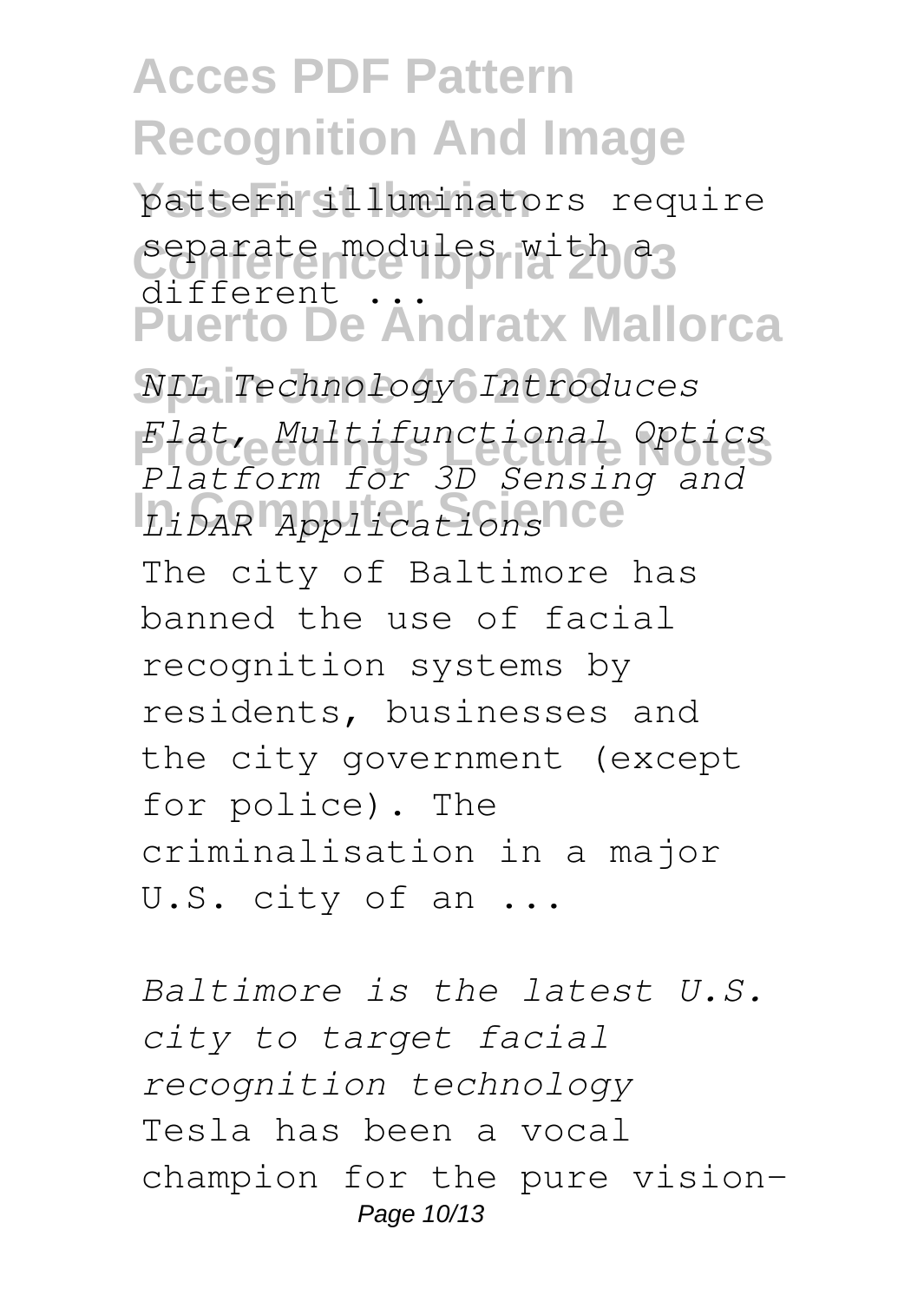based approach to autonomous driving, and in this year's Vision and PatternX Mallorca Recognition (CVPR), its **Phoceedings Lecture Notes** Conference on Computer

**In Computer Science** *Tesla AI chief explains why self-driving cars don't need lidar*

Leucadia's team developed ProCogny to assess memory and cognition in their Alzheimer's disease study (projectcribrose.com). So many participants raved about the games that the team added some in-house ...

*Alzheimer's Disease Researchers Release Free Memory Tracking App* Page 11/13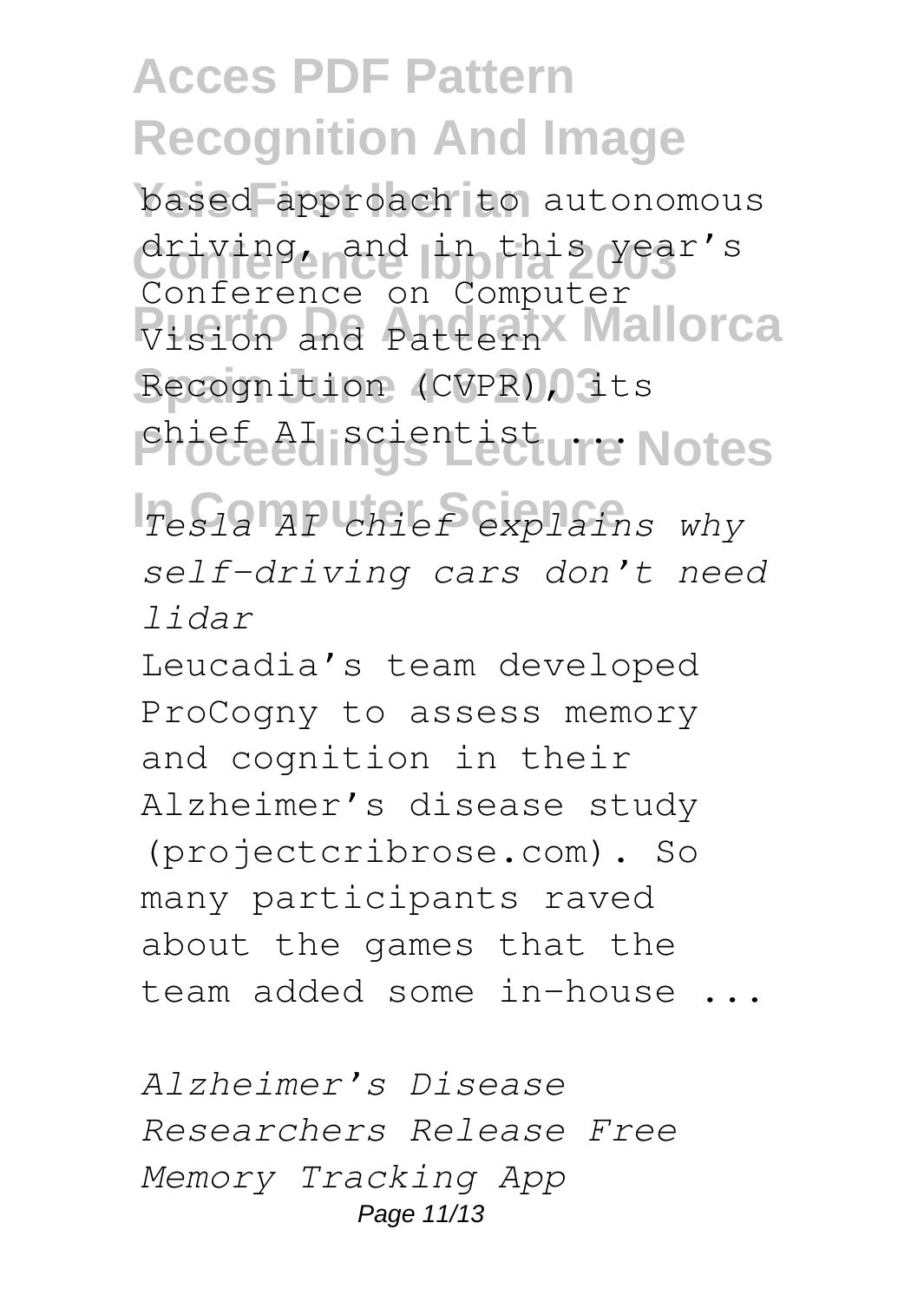**Ysis First Iberian** image processing, computer **Conference Ibpria 2003** vision, robotics, natural recognition and speech llorca processing. The course will be conducted by **LIIT** e Notes **Jawahar, Anoop Mence** language processing, pattern Hyderabad professors CV

*IIIT Hyderabad Offers Online Course on Machine Learning for Engineering Students in India*

Former Boston mayoral candidate Sam Yoon discusses the unique challenges faced by AAPI candidates and why he's optimistic things will change, in a POLITICO Q&A.